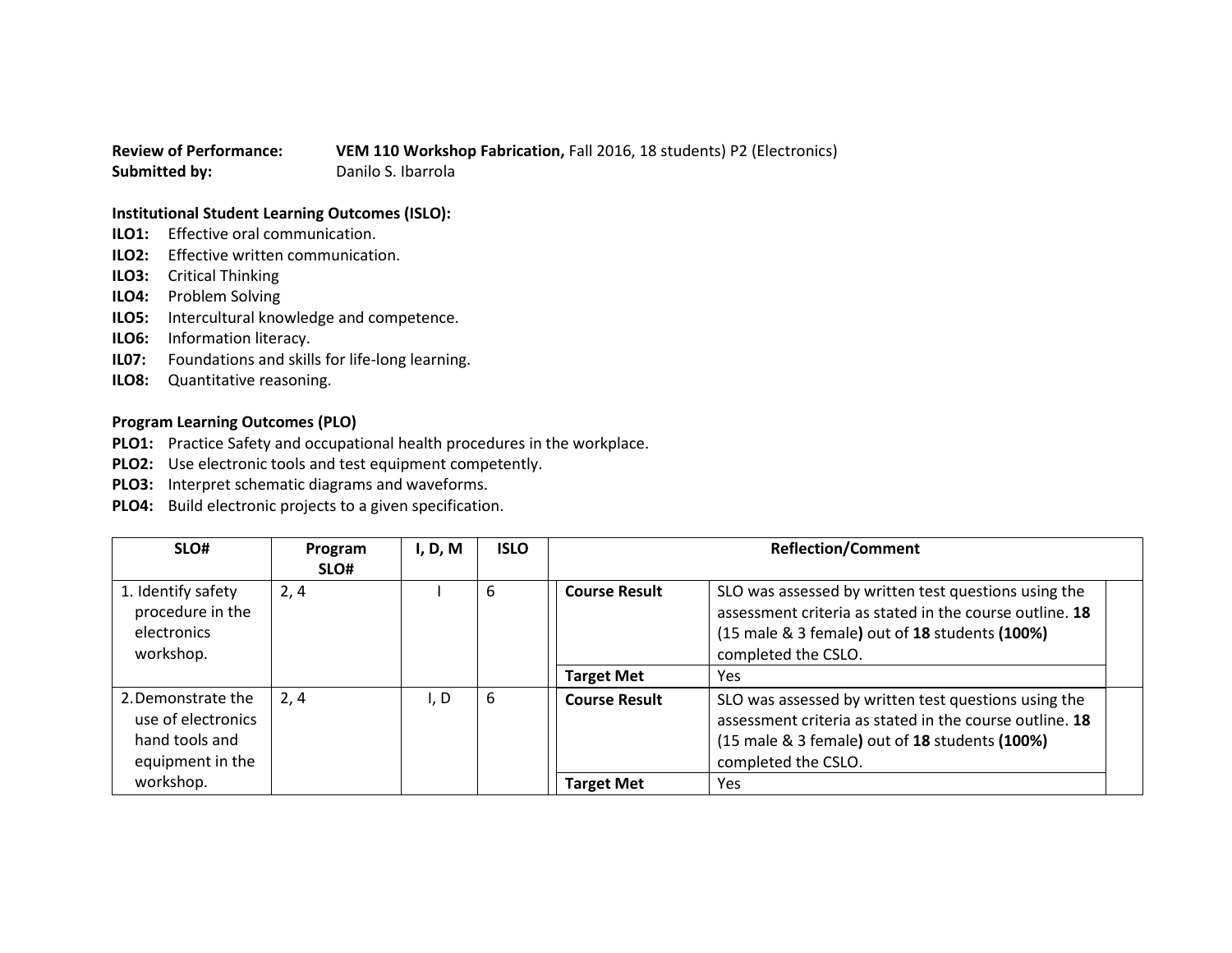| 3. Identify the<br>different wires,<br>cables,<br>connectors and | 2, 4 | I, D | 6 | <b>Course Result</b> | SLO was assessed by written test questions using the<br>assessment criteria as stated in the course outline. 15<br>(13 male & 2 female) out of 18 students (83.33%)<br>completed the CSLO. |
|------------------------------------------------------------------|------|------|---|----------------------|--------------------------------------------------------------------------------------------------------------------------------------------------------------------------------------------|
| perform splicing                                                 |      |      |   | <b>Target Met</b>    | Yes                                                                                                                                                                                        |
| procedures.                                                      |      |      |   |                      |                                                                                                                                                                                            |
| 4. Terminate and<br>connect wires,<br>cables and<br>connectors.  | 2, 4 | I, D | 6 | <b>Course Result</b> | SLO was assessed by written test questions using the<br>assessment criteria as stated in the course outline. 15<br>(13 male & 2 female) out of 18 students (83.33%)<br>completed the CSLO. |
|                                                                  |      |      |   | <b>Target Met</b>    | Yes                                                                                                                                                                                        |
| 5. Test wires,<br>cables and<br>connectors<br>linkages.          | 2, 4 | D, M | 6 | <b>Course Result</b> | SLO was assessed by written test questions using the<br>assessment criteria as stated in the course outline. 15<br>(13 male & 2 female) out of 18 students (83.33%)<br>completed the CSLO. |
|                                                                  |      |      |   | <b>Target Met</b>    | Yes                                                                                                                                                                                        |
| 6. Rework wire,<br>cables and<br>connectors<br>assembly          | 2, 4 | D, M | 6 | <b>Course Result</b> | SLO was assessed by written test questions using the<br>assessment criteria as stated in the course outline. 14<br>(12 male & 2 female) out of 18 students (77.8%)<br>completed the CSLO.  |
|                                                                  |      |      |   | <b>Target Met</b>    | Yes                                                                                                                                                                                        |

**Special comments:** 15 out of 18 or 83.33% of the students got a grade of C or higher and 3 or 16.67% got D & F.

**Summary of Grades:**

| $A+$ | Ξ | 0 |
|------|---|---|
| А    | = | 2 |
| А-   | = | 0 |
| B+   | Ξ | 5 |
| B    | Ξ | 3 |